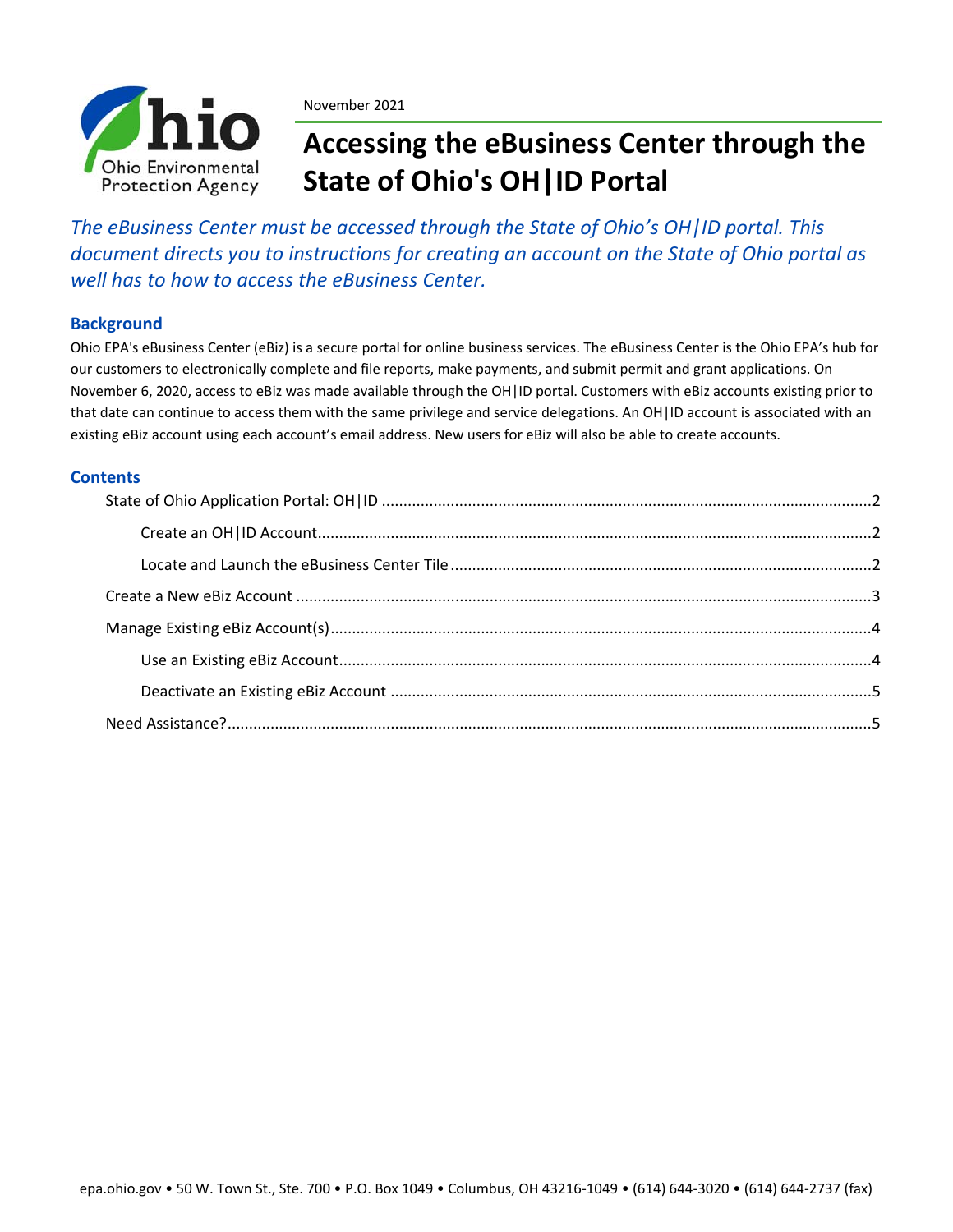# **Accessing the eBusiness Center through the State of Ohio's OH|ID Portal**

## **State of Ohio Application Portal: OH|ID**

OH|ID provides a single, secure entry point to many of the online tools and apps used by state agencies. You must log into OH|ID at ohid.ohio.gov and launch the Ohio EPA eBusiness Center to access the services in it.

#### Create an OH|ID Account

You can find current instructions on how to create an OH|ID account at the link below. **IMPORTANT**: When you create your OH|ID, **use the email address associated with your eBiz account**. This will ensure your profile history remains intact.

#### https://ohid.ohio.gov/wps/portal/gov/ohid/help‐center/help‐logging‐in

Once you have successfully logged into OH|ID you can locate the Ohio EPA eBusiness Center in an app store and open it.

#### Locate and Launch the eBusiness Center Tile

An app store should be available where you can search for "**Ohio EPA**" or filter for the "**Environmental Protection Agency**". This should narrow the search so you can find the Ohio EPA eBusiness Center tile. If this is the first time you are navigating to it, you must request access and agree to terms and conditions before you launch it. After that point you can favorite the tile and simply open it from OH | ID when needed.

If you do not have an existing eBiz account, go to the Create a New eBiz Account section below. If you do have existing eBiz account(s) continue to Manage Existing eBiz Account(s) section.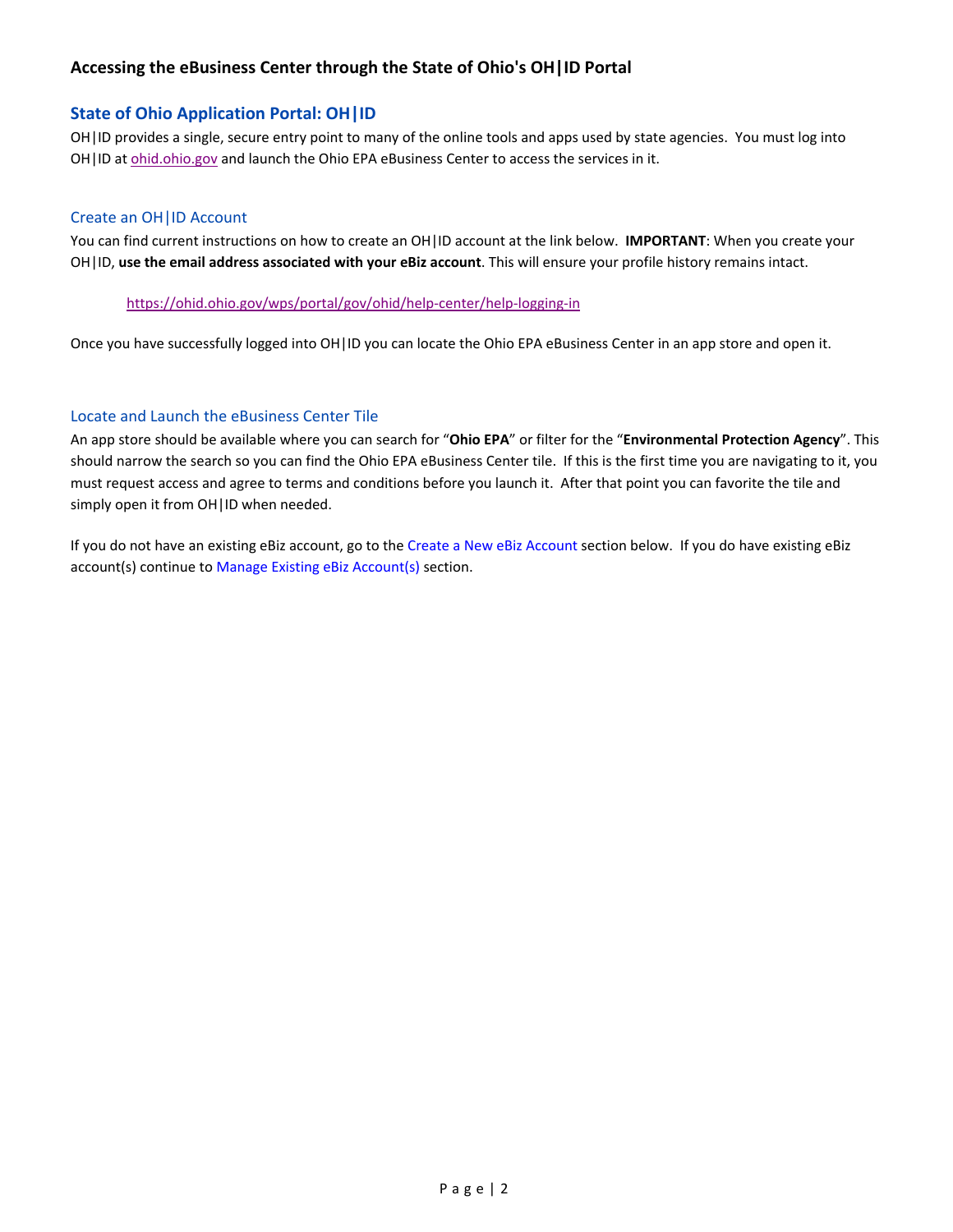### **Create a New eBiz Account**

When you launch the eBusiness Center tile, you will see the Create New Account screen if the system does not find an eBiz account with a matching email address from OH|ID. If you need to create a new account in the eBusiness Center, complete the required information on the form and click the **Create** button.

If you have reached this screen but you have an existing eBiz account, the email address for either your OH|ID account, or your eBiz account must be changed so both account email addresses match. If you find that you must change your existing eBiz account email address, you must contact the helpdesk at (877) 372-2499 or ebizhelpdesk@epa.ohio.gov.

| <b>Protection Agency</b>                                                | eBusiness Center                                                                                                                                                                                                       |
|-------------------------------------------------------------------------|------------------------------------------------------------------------------------------------------------------------------------------------------------------------------------------------------------------------|
| <b>Create New Account</b>                                               |                                                                                                                                                                                                                        |
| additional information below and click "Create" to get started in eBiz. | Your OH   ID account does not have a primary email address matching an existing account in the eBusiness Center (eBiz). Please complete the                                                                            |
| then click Cancel below.                                                | What if I already have an eBiz account? You must do one of the following in order to access an existing eBiz account. Please review these options,                                                                     |
| information.                                                            | Option 1: Change your email address in the OH   ID portal to match your existing eBiz account. You must log in to ohid.ohio.gov to update this                                                                         |
| email address to the address used in OH   ID.                           | Option 2: Modify the primary email address for your existing eBiz account. Contact the Ohio EPA eBiz Help Desk and request to update the primary                                                                       |
|                                                                         | Need assistance? Contact the eBiz Help Desk at ebizhelpdesk@epa.ohio.gov or (877) 372-2499. Note: You must provide your eBiz user ID and<br>answers to security questions in order to acquire any account information. |
| <b>Account Information</b>                                              |                                                                                                                                                                                                                        |
| User ID*                                                                | 74821017                                                                                                                                                                                                               |
| First Name*                                                             | Hazel                                                                                                                                                                                                                  |
| <b>Middle Name</b>                                                      |                                                                                                                                                                                                                        |
| Last Name*                                                              | Smith                                                                                                                                                                                                                  |
| <b>Company Name</b>                                                     |                                                                                                                                                                                                                        |
| Job Title*                                                              |                                                                                                                                                                                                                        |
|                                                                         | Cancel<br>Create<br><b>Reset</b>                                                                                                                                                                                       |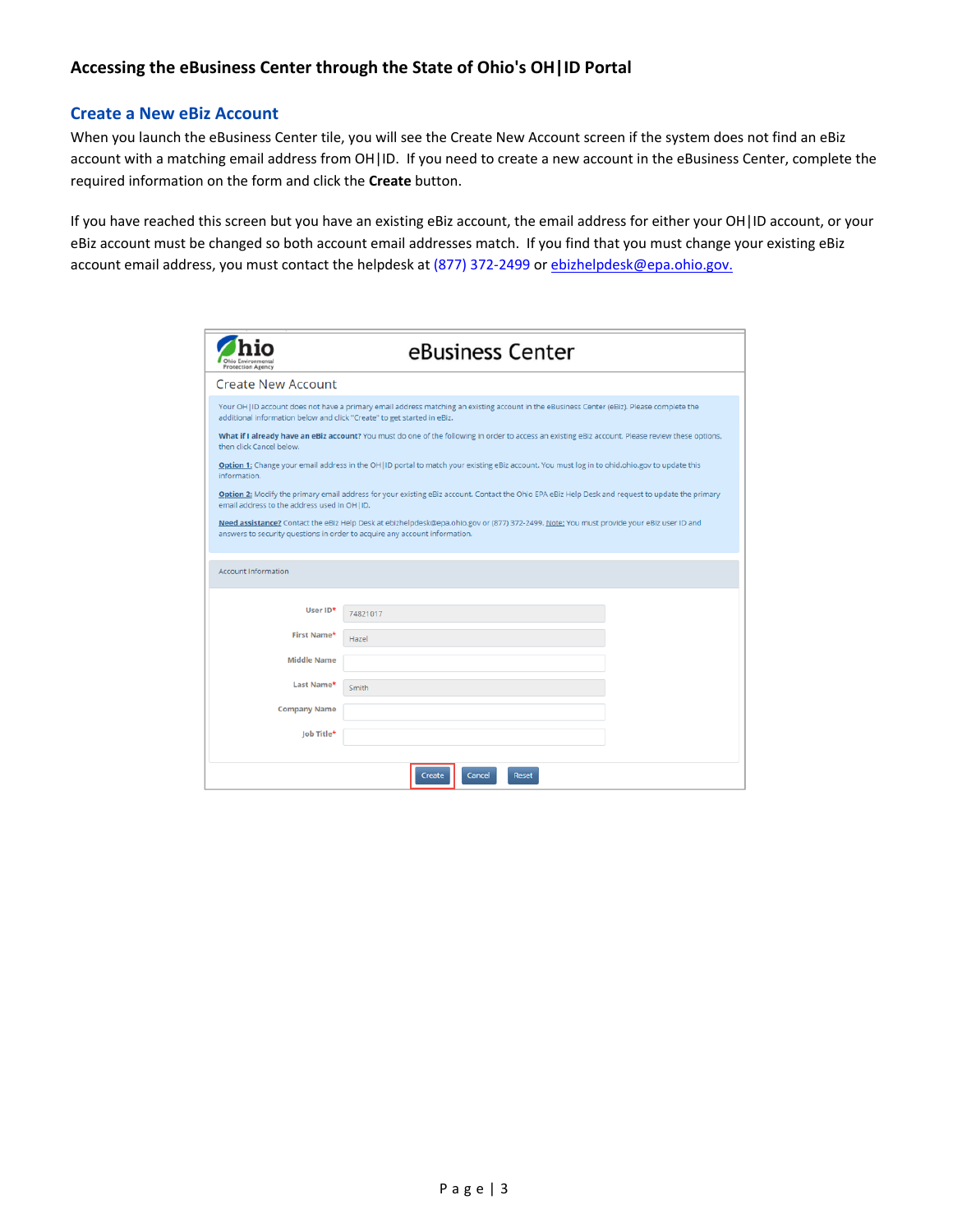## **Accessing the eBusiness Center through the State of Ohio's OH|ID Portal**

## **Manage Existing eBiz Account(s)**

When you launch the eBusiness Center tile, you will see the Associate Accounts screen if one or more eBiz accounts have the same email address as the OH|ID account.

#### Use an Existing eBiz Account

To get to eBiz using an existing account's privileges and associations, you must select Use this Account from the Actions button to the right. You must provide a one‐time verification that you are the owner of that account by providing your eBiz account password. After that password is provided, you will be taken to the eBiz home screen. You will not have to provide the eBiz account password the next time you use that eBiz account.

|                                                      | eBusiness Center                                                                                                                                                                                                                                                                                                                                                                        |                           |
|------------------------------------------------------|-----------------------------------------------------------------------------------------------------------------------------------------------------------------------------------------------------------------------------------------------------------------------------------------------------------------------------------------------------------------------------------------|---------------------------|
| <b>Account Information</b>                           |                                                                                                                                                                                                                                                                                                                                                                                         |                           |
| Associated Accounts                                  |                                                                                                                                                                                                                                                                                                                                                                                         |                           |
| an account, you must provide the eBiz password.      | The eBusiness Center (eBiz) account(s) listed below have the same primary email address as your account in OH (ID, To use or deactivate                                                                                                                                                                                                                                                 |                           |
| Please choose an action for an account to proceed:   | Use this account: Select this option to proceed to the eBiz home page using the selected account's privileges and associations. If only<br>one account is listed, you will not see this screen again and will go directly to the eBiz home screen after logging into OH   ID. If you have<br>more than one associated account, you will see this screen each time you navigate to eBiz. |                           |
| following:                                           | Deactivate: If you have more than one associated account, you may deactivate any that are no longer in use. Please consider the                                                                                                                                                                                                                                                         |                           |
| using the "use this account" action described above. | . We strongly advise that you review the account's service permissions and account history before you deactivate it. You can do so<br>. You will no longer have access to any account history or data associated with the account once it is deactivated.                                                                                                                               |                           |
|                                                      | If you do not see your account listed. OR you see an account that you do not think is yours, please contact us.                                                                                                                                                                                                                                                                         |                           |
|                                                      | Need help? eBusiness Center Help Desk: (877) 372-2499   ebizhelpdesk@epa.ohio.gov                                                                                                                                                                                                                                                                                                       |                           |
| eBusiness Center User ID                             | <b>Account Holder</b>                                                                                                                                                                                                                                                                                                                                                                   | <b>Actions</b>            |
| <b>PATTAIN</b>                                       |                                                                                                                                                                                                                                                                                                                                                                                         | <b>Actions</b>            |
|                                                      |                                                                                                                                                                                                                                                                                                                                                                                         | <b>A</b> Use this account |

If you have more than one eBiz account listed, you will see this screen each time you launch eBiz from OH|ID. You must select an account to use to proceed to the eBiz home screen.